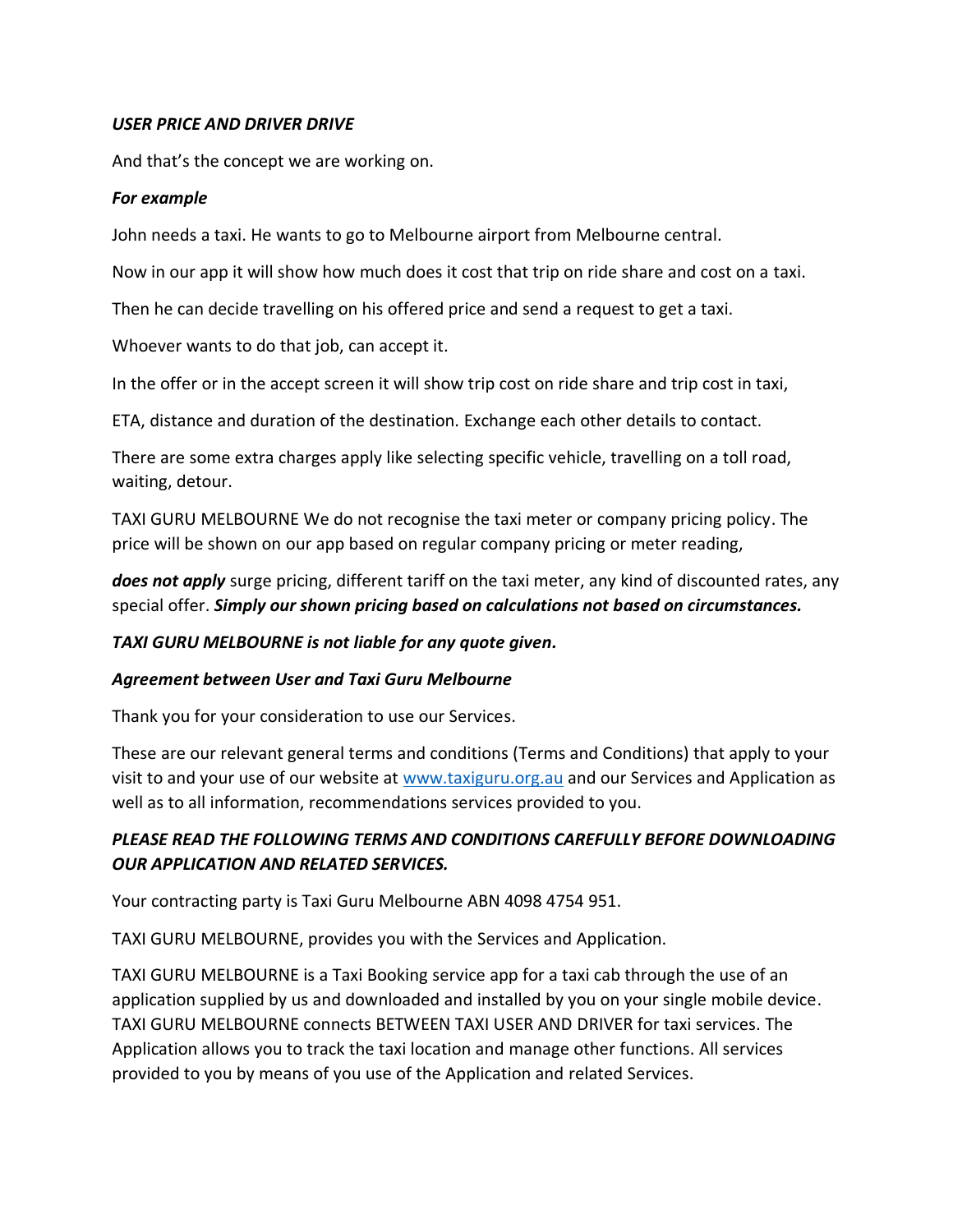### *TAXI GURU MELBOURNE does not provide transportation services.*

*TAXI GURU MELBOURNE facilitates the formation and administration of travel arrangements between you and taxi users. By using our Services, you are acknowledging that TAXI GURU MELBOURNE is not providing you with transportation services and agreeing that TAXI GURU MELBOURNE has no responsibility or liability for any transportation services related matters between TAXI USER AND DRIVER.*

Further information please contact us at [www.taxiguru.org.au](http://www.taxiguru.org.au/)

### *General terms and condition*

By registering on our Application, you consent to the validity of these Terms and Conditions. Neither the registration nor the use of the complete spectrum of Services shall be possible without explicit consent to these Terms and Conditions.

We reserve the right to amend these Terms and Conditions at any time. Following such amendment, the continued use of our Services by you is subject to your consent to such amended terms and conditions. Your continued use of the Services following posting of any changes to this agreement constitutes acceptance of those changes. It is your responsibility to check this agreement periodically for changes. TAXI GURU MELBOURNE may also, in the future offer other features through the Services. Such new features and/or services shall be subject to these Terms and Conditions.

# *Your agreement with us*

By using our service, you are entering into an agreement with us to be bound by these Terms and Conditions. In order to be able to first use our Services, you first need to download the app from app store to sign up with us. When signing up, you are obliged to provide us MOBILE NUMBER for communication and identification purposes. You may provide us more info if you want to. Upon the successful completion of your signing up with us, you will be able to use our app.

# *Payment and extra charges*

The use of our Services there is free.

We reserve the right to change the fees for the use of our Services. If we decide to introduce such a fee, we shall inform you accordingly and allow you to either continue or terminate using our Services. We never ask your payment information like bank details or credit card details. You will be making payments directly to the taxi driver and you are agreeing to pay in full including extra charges if any.

# *It's a prepaid service. Any payment made is non-refundable.*

But if there is a dispute about the charges then We will try our level best to solve.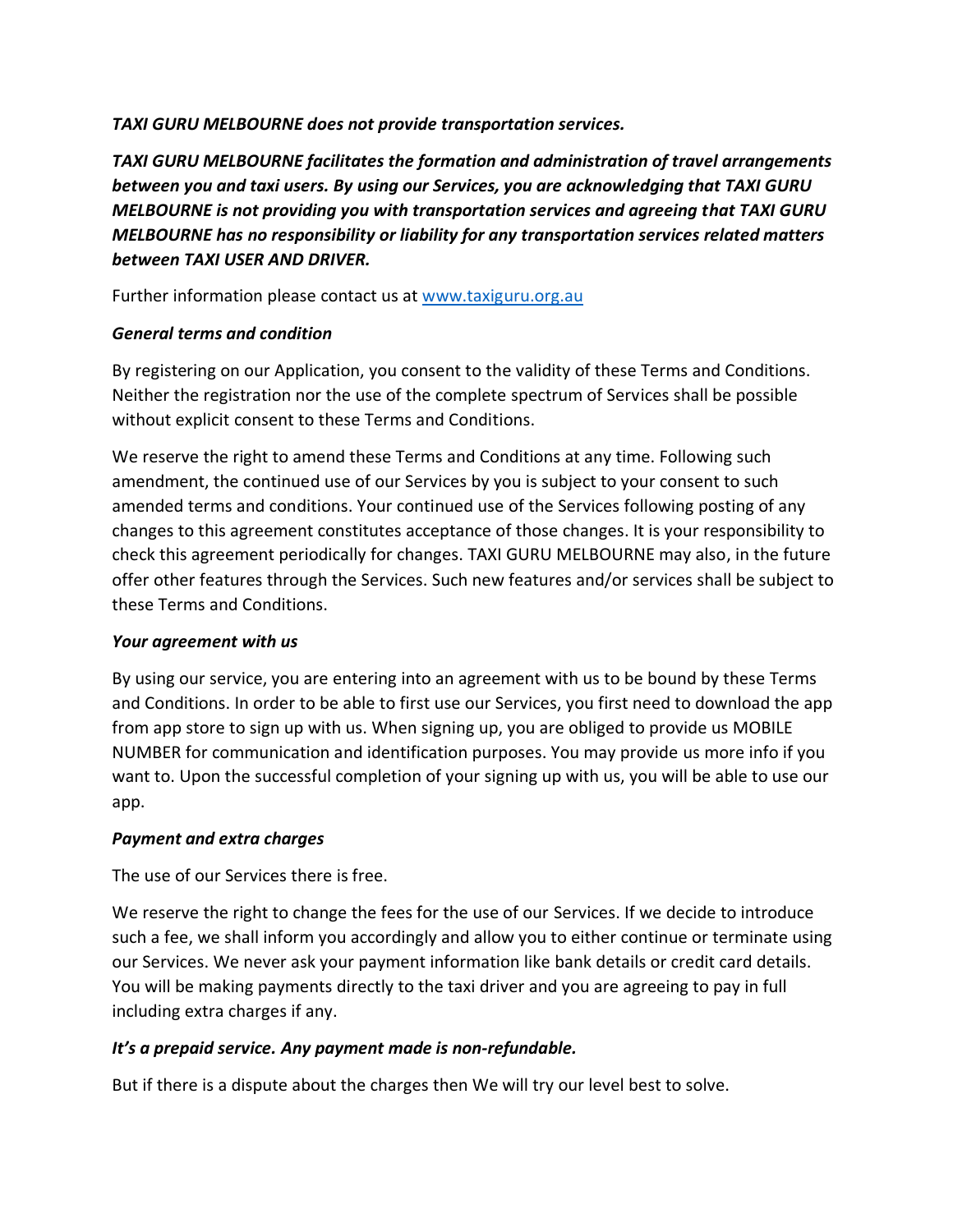### *Things to know about extra charges*

Charges to taxi users are based on the government regulated metered fares or agreed fare and any tolls, waiting time, detour charges that may apply. users agreed to pay an additional service fee of 5% for paying by cards. This charge will be added to taxi fare at the time of transactions. Our fare policies are as follows at the time of booking a taxi by our app.

You can book the taxi according to government regulated mater or you can make an offer.

# *If you are paying by cabcharge/taxi vouchers/M40 as the government subsidy then using taxi meter is a must, otherwise taxi driver cannot process the payments.*

There are extra charges for choosing different types of taxi services like selecting maxi taxi.

# *On agreed or offer fare*

there will be extra charges for tolls for travelling on the toll's road

according to the taxi toll charges.

Waiting charges apply \$1 per minutes like drive through facilities or any form of waiting

Detour charges apply \$2 per kilometre if it's out of the navigation way

Selecting vehicle charges apply \$10 for maxi taxi/luxury.

#### *Links to Third Party Sites*

The TAXI GURU MELBOURNE Services may contain links to other Websites ("Linked Sites"). The Linked Sites are not under the control of TAXI GURU MELBOURNE and TAXI GURU MELBOURNE is not responsible for the contents of any Linked Site, including without limitation any link contained in a Linked Site, or any changes or updates to a Linked Site. TAXI GURU MELBOURNE is not responsible for webcasting or any other form of transmission received from any Linked Site. TAXI GURU MELBOURNE is providing these links to you only as a convenience, and the inclusion of any link does not imply endorsement by TAXI GURU MELBOURNE of the site or any association with its operators.

Please note that these other websites may send their own cookies to users, collect data or solicit personal information, and you are therefore advised to check the terms of use or produce polices on those websites prior to using them.

#### *No Unlawful or Prohibited Use*

You warrant that the information you provide to us is accurate and complete. We are entitled at all times to verify the information that you have provided and to refuse the Service without providing reasons.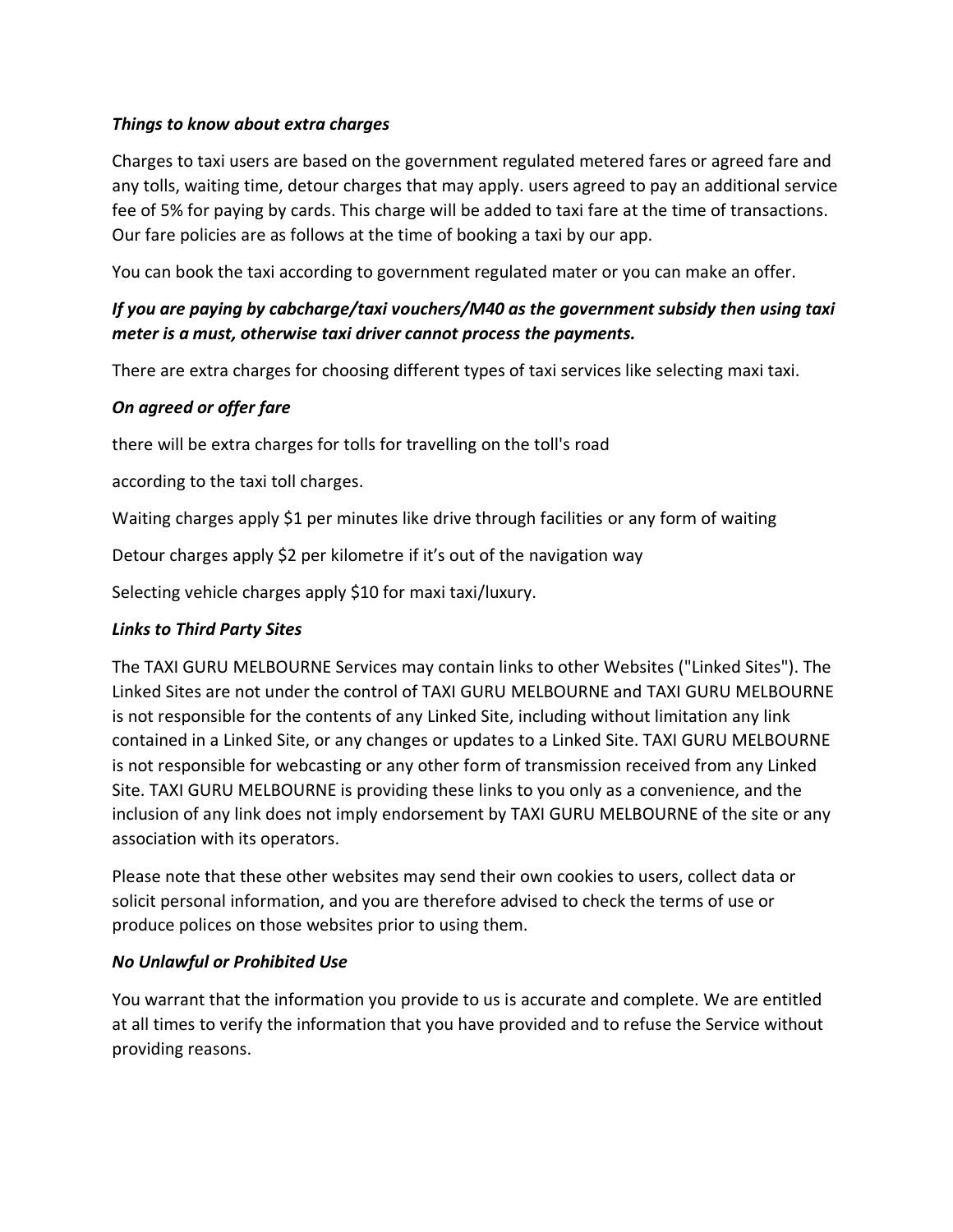You may only access the Service using authorised means. It is your responsibility to check to ensure you download the correct Application for your device. We are not liable if you do not have a compatible mobile device or you download the wrong version of the Application for your mobile device. We reserve the right to terminate the Service and the use of the Application should you be using the Service or Application with an incompatible or unauthorised device.

As a condition of your use of the Services, you warrant to us that you will not use the Services for any purpose that is unlawful or prohibited by these terms, conditions, and notices. You may not use the Services in any manner which could damage, disable, overburden, or impair the Services or interfere with any other party's use and enjoyment of the Services. You may not obtain or attempt to obtain any materials or information through any means not intentionally made available or provided for through the Services. You will only use the Services or download the Application for your sole, personal use and will not resell it to a third party. You will keep secure and confidential your account password or any identification we provide you which allows access to the Service.

TAXI GURU MELBOURNE reserves the rights to immediately terminate the Services and use of the Application should you not comply with any of the above rules.

#### *Use of Communication Services*

The Services may contain bulletin board services, chat areas, news groups, forums, communities, personal web pages, calendars, and/or other message or communication facilities designed to enable you to communicate with the public at large or with a group (collectively, Communication Services), you agree to use the Communication Services only to post, send and receive messages and material that are proper and related to the particular Communication Service. By way of example, and not as a limitation, you agree that when using a Communication Service, you will not: Defame, abuse, harass, stalk, threaten or otherwise violate the legal rights (such as rights of privacy and publicity) of others.

Publish, post, upload, distribute or disseminate any inappropriate, profane, defamatory, infringing, obscene, indecent or unlawful topic, name, material or information.

Upload files that contain software or other material protected by intellectual property laws (or by rights of privacy of publicity) unless you own or control the rights thereto or have received all necessary consents.

Upload files that contain viruses, corrupted files, or any other similar software or programs that may damage the operation of another's computer.

Advertise or offer to sell or buy any goods or services for any business purpose, unless such Communication Service specifically allows such messages.

Conduct or forward surveys, contests, pyramid schemes or chain letters.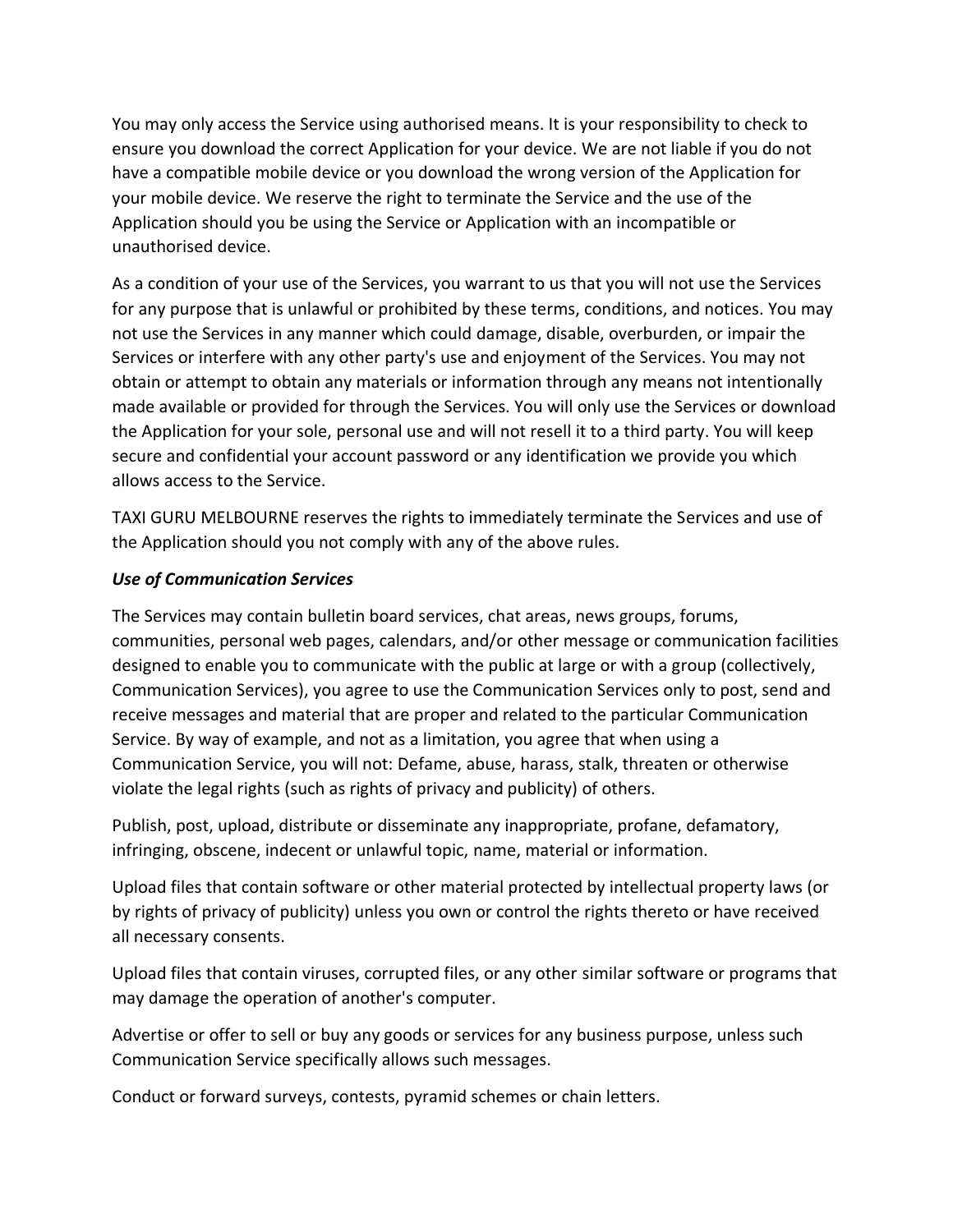Download any file posted by another user of a Communication Service that you know, or reasonably should know, cannot be legally distributed in such a manner.

Falsify or delete any author attributions, legal or other proper notices or proprietary designations or labels of the origin or source of software or other material contained in a file that is uploaded.

Restrict or inhibit any other user from using and enjoying the Communication Services.

Violate any code of conduct or other guidelines which may be applicable for any particular Communication Service.

Harvest or otherwise collect information about others, including e-mail addresses, without their consent.

Violate any applicable laws or regulations.

TAXI GURU MELBOURNE has no obligation to monitor the Communication Services. However, TAXI GURU MELBOURNE reserves the right to review materials posted to a Communication Service and to remove any materials in its sole discretion. TAXI GURU MELBOURNE reserves the right to terminate your access to any or all of the Communication Services at any time without notice for any reason whatsoever.

TAXI GURU MELBOURNE reserves the right at all times to disclose any information as necessary to satisfy any applicable law, regulation, legal process or governmental request, or to edit, refuse to post or to remove any information or materials, in whole or in part, in TAXI GURU MELBOURNE's sole discretion.

Always use caution when giving out any personally identifying information about yourself or your children in any Communication Service. TAXI GURU MELBOURNE does not control or endorse the content, messages or information found in any Communication Service and, therefore, TAXI GURU MELBOURNE specifically disclaims any liability with regard to the Communication Services and any actions resulting from your participation in any Communication Service. Managers and hosts are not authorised TAXI GURU MELBOURNE spokespersons, and their views do not necessarily reflect those of TAXI GURU MELBOURNE.

Materials uploaded to a Communication Service may be subject to posted limitations on usage, reproduction and/or dissemination. You are responsible for adhering to such limitations if you download the materials.

#### *Term and termination*

The agreement between us and you are concluded for an indefinite period.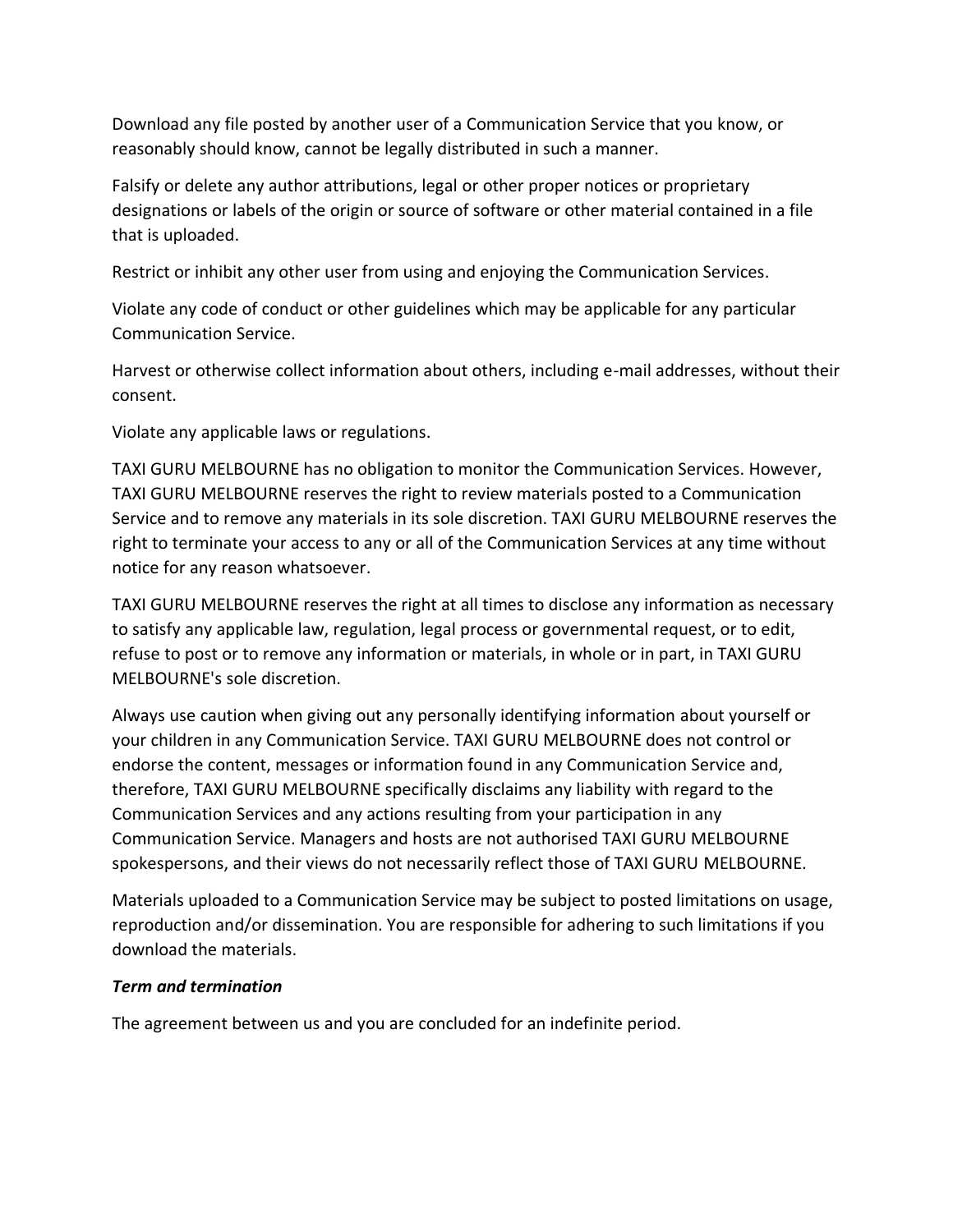You are entitled to terminate the agreement at all times by permanent deletion of the Application installed on your smart phone, or closing down your user account thus disabling the use by you of the Application and the Service.

We are entitled to terminate the agreement at all times and with immediate effect (by disabling your use of the Application and the Service) if you:

violate or breach any term of these Terms and Conditions, or

in the opinion of us, misuse the Service. We are not obliged to give notice of the termination of the agreement in advance. After termination we will give notice thereof in accordance with these Terms and Conditions.

Materials Provided to TAXI GURU MELBOURNE or posted on the Website

TAXI GURU MELBOURNE does not claim ownership of the materials you provide to TAXI GURU MELBOURNE (including feedback and suggestions) or post, upload, input or submit to any Website or its associated services (collectively Submissions). However, by posting, uploading, inputting, providing or submitting your Submission you are granting TAXI GURU MELBOURNE, its affiliated companies and necessary sub licensees permission to use your Submission in connection with the operation of their Internet businesses including, without limitation, the rights to: copy, distribute, transmit, publicly display, publicly perform, reproduce, edit, translate and reformat your Submission; and to publish your name in connection with your Submission.

No compensation will be paid with respect to the use of your Submission, as provided herein. TAXI GURU MELBOURNE is under no obligation to post or use any Submission you may provide and may remove any Submission at any time in TAXI GURU MELBOURNE's sole discretion.

By posting, uploading, inputting, providing or submitting your Submission you warrant and represent that you own or otherwise control all of the rights to your Submission as described in this section including, without limitation, all the rights necessary for you to provide, post, upload, input or submit the Submissions.

# *Information for Personal, Non-Commercial Use Only*

You agree that information provided by to you by TAXI GURU MELBOURNE in connection with the Services is for personal use only and may not be sold, redistributed or used for any commercial purpose (this includes but is not limited to the use of Advertiser contact details for unsolicited commercial correspondence). You may download material from our Services for your personal, non-commercial use only, provided you keep intact all copyright and other proprietary notices. You may not modify, copy, reproduce, republish, upload, post, transmit or distribute in any way any material from our Services including code and software. You must not use our Services for any purpose that is unlawful or prohibited by these terms of use.

You may not use data mining, robots, screen scraping, or similar data gathering and extraction tools on our Services for establishing, maintaining, advancing or reproducing information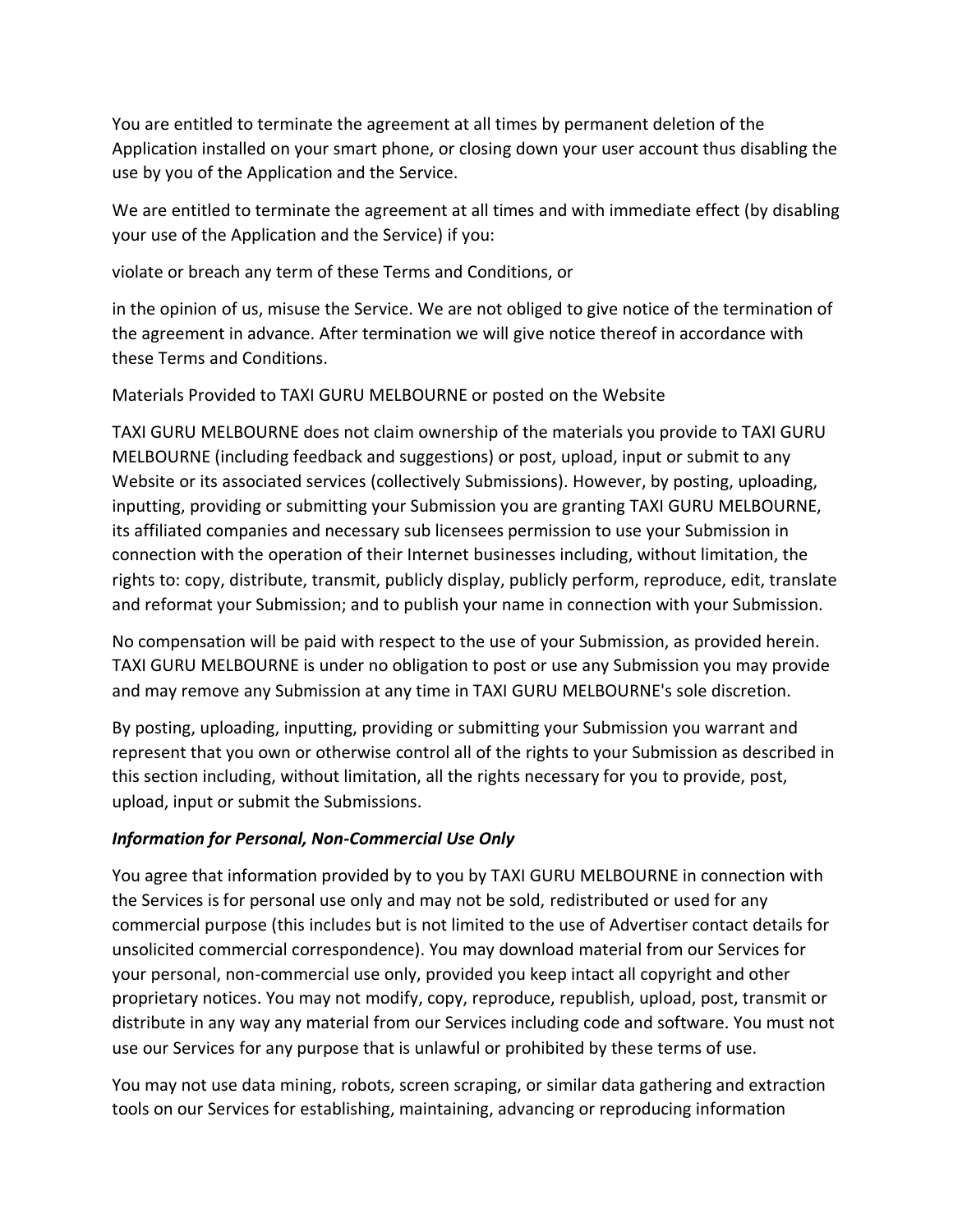contained on our Services on your own website, application or in any other publication, except with our prior written consent.

# *Privacy*

You agree that TAXI GURU MELBOURNE may collect and use, personal information, technical data and related information – including but not limited to technical information about your device, system and application software and peripherals – that is gathered periodically to facilitate the provisions of software updates, product support, and other services to you (if any) related to the Services and to administer those Services. We may also use information to develop new products and services, attend to your enquiries, seek feedback, or tell you about other products or services offered by TAXI GURU MELBOURNE and its related companies. We may base this information as long as it is in a form that does not personally identify you, to improve our products or to provide services or technologies to you.

We will not use or disclose personal information about you for a purpose (the secondary purpose) other than the primary purpose of collection unless:

# *both of the following apply:*

the secondary purpose is related to the primary purpose of collection and, if the personal information is sensitive information, directly related to the primary purpose of collection;

the individual would reasonably expect TAXI GURU MELBOURNE to use or disclose the information for the secondary purpose; or

the individual has consented to the use or disclosure; or

if the information is not sensitive information and the use of the information is for the secondary purpose of direct marketing:

it is impractical for TAXI GURU MELBOURNE to seek the individual's consent before that particular use; and

TAXI GURU MELBOURNE will not charge the individual for giving effect to a request by the individual to TAXI GURU MELBOURNE not to receive direct marketing communications; and

the individual has not made a request to TAXI GURU MELBOURNE not to receive direct marketing communications; and

in each direct marketing communication with the individual, TAXI GURU MELBOURNE draws to the individual's attention, or prominently displays a notice, that he or she may express a wish not to receive any further direct marketing communications; and

each written direct marketing communication by TAXI GURU MELBOURNE with the individual (up to and including the communication that involves the use) sets out TAXI GURU MELBOURNE's business address and telephone number and, if the communication with the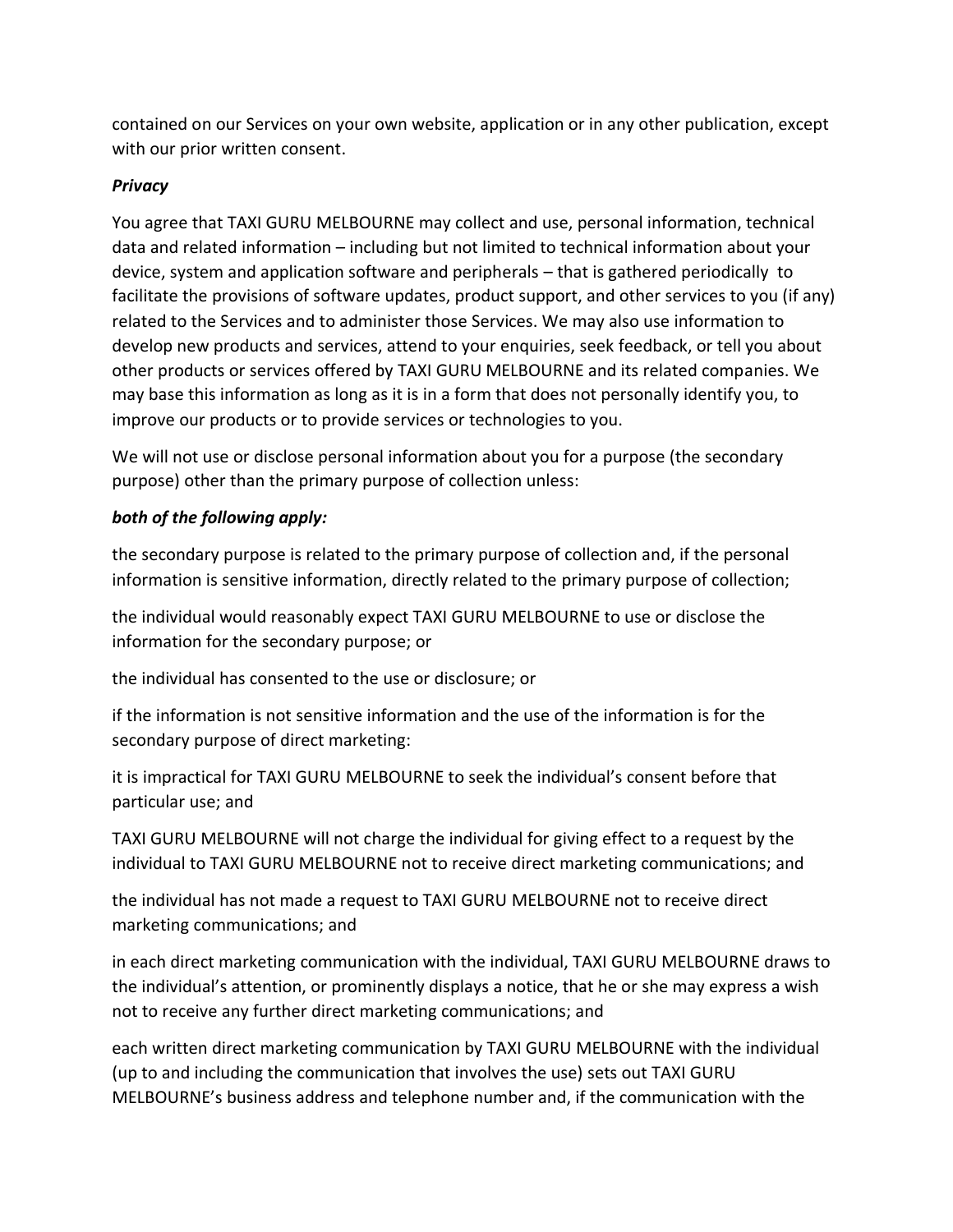individual is made by fax, telex or other electronic means, a number or address which TAXI GURU MELBOURNE can be directly contacted electronically.

The above operates in relation to personal information that TAXI GURU MELBOURNE has collected from a related body corporate as if TAXI GURU MELBOURNE's primary purpose of collection of the information were the primary purpose for which the related body corporate collected the information.

TAXI GURU MELBOURNE complete privacy policy can be found at www.taxiguru.org.au

# *Liability Disclaimer*

The information, software, products, and services included in or available through the Services may include inaccuracies or typographical errors. Changes are periodically added to the information. TAXI GURU MELBOURNE and/or its suppliers may make improvements and/or changes in the Services at any time. Advice received via the Services should not be relied upon for personal, medical, legal or financial decisions and you should consult an appropriate professional for specific advice tailored to your situation.

TAXI GURU MELBOURNE and/or its suppliers make no representations about the suitability, reliability, availability, timeliness, and accuracy of the information, software, products, services and related graphics contained on the Services for any purpose. To the maximum extent permitted by applicable law, all such information, software, products, services and related graphics are provided "as is" without warranty or condition of any kind. TAXI GURU MELBOURNE and/or its suppliers hereby disclaim all warranties and conditions with regard to this information, software, products, services and related graphics, including all implied warranties or conditions of merchantability, fitness for a particular purpose, title and noninfringement.

To the maximum extent permitted by applicable law, in no event shall TAXI GURU MELBOURNE and/or its suppliers be liable for any direct, indirect, punitive, incidental, special, consequential damages or any damages whatsoever including, without limitation, damages for loss of use, data or profits, arising out of or in any way connected with the use or performance of the Services, with the delay or inability to use the Services or related services, the provision of or failure to provide services, or for any information, software, products, services and related graphics obtained through the Services, or otherwise arising out of the use of the Services, whether based on contract, tort, negligence, strict liability or otherwise, even if TAXI GURU MELBOURNE or any of its suppliers has been advised of the possibility of damages. Because some states/jurisdictions do not allow the exclusion or limitation of liability for consequential or incidental damages, the above limitation may not apply to you. If you are dissatisfied with any portion of the Service, or with any of these terms of use, your sole and exclusive remedy is to discontinue using the Services.

Please contact us www.taxiguru.org.au